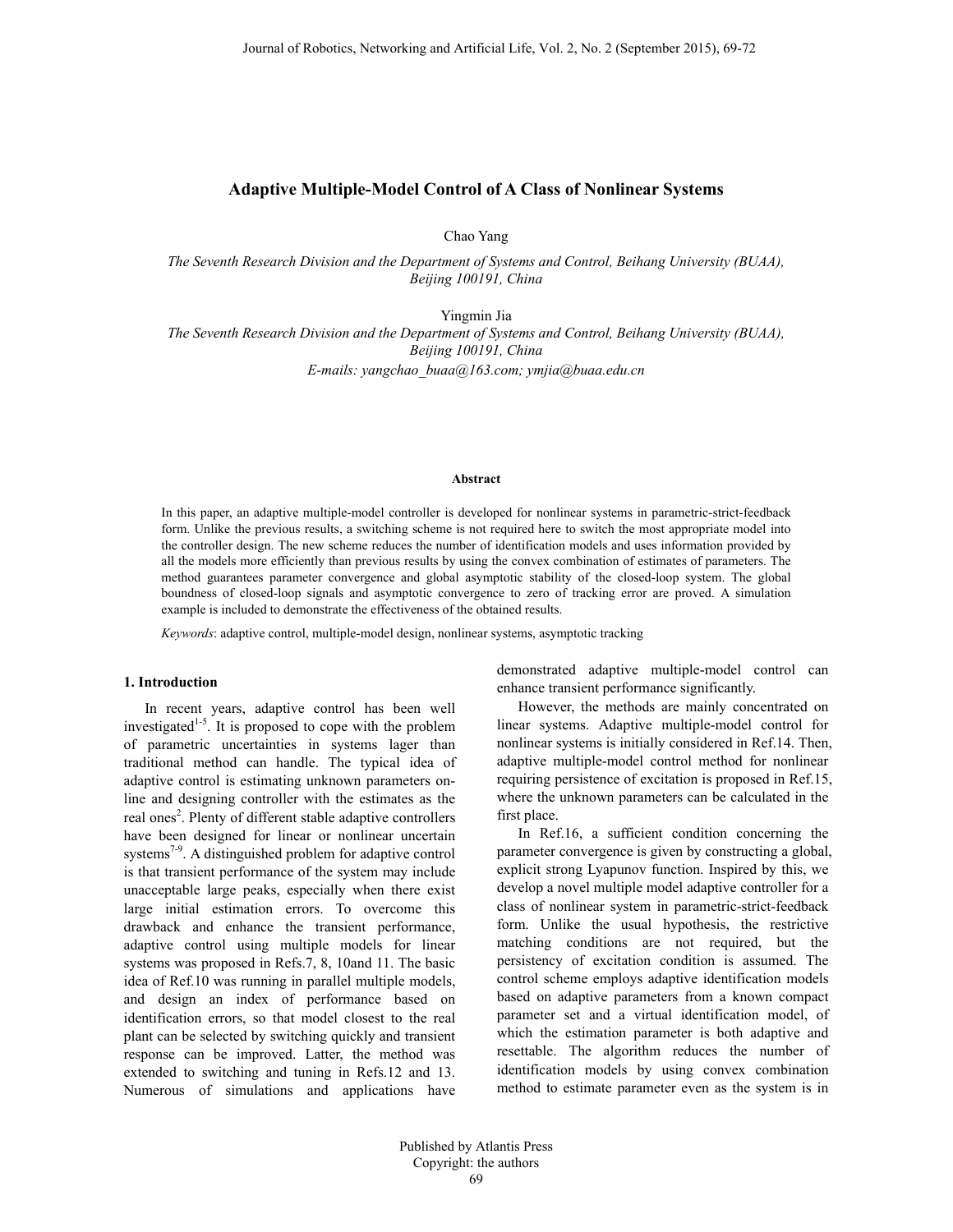operation. Also, global asymptotic stability of the closed-loop system is proved.

This paper is organized as follows. The problem formulation and assumptions are given in Section 2. In Section 3, backstepping adaptive method and the new adaptive multiple-model method are introduced. In Section 4, the closed-loop system dynamics is analyzed including stability and parameter convergence. Section 5 presents a simulation which compares the proposed method with single model adaptive control.

### **2. Problem formulation**

Consider the following nonlinear systems in parametric-strict-feedback form [2]:

$$
\dot{x}_1 = x_2 + f_1^T(x_1)\mathbf{\theta}
$$
\n
$$
\vdots
$$
\n
$$
\dot{x}_i = x_{i+1} + f_i^T(x_1, x_2, \dots, x_i)\mathbf{\theta}, \quad i = 1, 2 \dots n - 1
$$
\n
$$
\dot{x}_n = u + f_n^T(\bar{x}_n)\mathbf{\theta}
$$
\n
$$
y = x_1
$$
\n(1)

Where  $x_i \in R$ ,  $i = 1, 2...n$  is the state of system,

 $u \in R$  is the control input ,  $\theta \in R^p$  is a n unknown parameter vector belonging to a known compact set  $S \in \mathbb{R}^p$  and  $y \in \mathbb{R}$  is the output. The functions  $f_i, i = 1, 2, \dots, i$  are known smooth functions.  $y_i \in R$  is the reference signal to be tracked. We suppose th at the full system states are available. The object is to improve transient performance in the presence of large parametric uncertainties, and meanwhile, ensure th e stability of the closed-loop system. It should be noted that in the classical backstepping

adaptive control design, transient performance can be improved by choosing sufficiently large high-gain parameters<sup>2</sup>. However, a possible shortcoming of such method is that the resulting control efforts may be very large. Another way to improve transient performance is using multiple identifications models.

Before the design of adaptive multiple-model controller, we need necessary assumptions which are useful in the following analysis.

**Assumption 1(A1)** There is a known positive realvalued constant B satisfying

$$
\max\{|y_r(t)|_{\infty}, |\dot{y}_r(t)|_{\infty}\} \le B
$$
 (2)

**Assumption 2(A2)**  $f_1(y_r(t))$  satisfies the classical persistent excitation condition, that is, for all  $t \in R$ , there exist positive real-valued constants μ and *T* such that

$$
\mu I \le \int_{t-T}^{t} f_1(y_r(l)) \mathbb{I} f_1(y_r(l))^T dl
$$
\n(3)

# **3. Design of adaptive multiple model controller**

# **3.1 Introduction of backstepping adaptive control [2]**

The standard backstepping adaptive control and adaptation law for parametric-strict-feedback system are given by

$$
u = \alpha_n(x, \hat{\theta}, \overline{y}_r^{(n)})
$$
 (4)

$$
\dot{\hat{\theta}} = \Gamma \tau_n = \Gamma W Z \tag{5}
$$

where

$$
\mathbf{\theta} = [\theta_1, \theta_2, \cdots, \theta_p]^T, \tilde{\mathbf{\theta}} = \hat{\mathbf{\theta}} - \mathbf{\theta}
$$
\n
$$
Z = [z_1, z_2, \cdots, z]^{T}
$$
\n(6)

$$
z_1 = y - y_r, z_i = x_i - \alpha_{i-1}, 2 \le i \le n,
$$
\n(7)

$$
W = [\omega_1, \omega_2, \cdots, \omega_n]
$$

$$
\omega_{\mathbf{l}} = f_{\mathbf{l}}, \omega_{i} = f_{i} - \sum_{k=1}^{i-1} \frac{\partial \alpha_{i-1}}{\partial x_{k}} f_{k}, \qquad (8)
$$

$$
\tau_1 = \omega_1 z_1, \tau_i = \tau_{i-1} + \omega_i z_i, \n\alpha_1 = -c_1 z_1 - \hat{\theta}^T f_1(x_1) + \dot{y}_r(t),
$$
\n(9)

$$
\alpha_{i} = -z_{i} - c_{i}z_{i} - \hat{\theta}^{T} \omega_{i} + \frac{\partial \alpha_{i-1}}{\partial \hat{\theta}} \Gamma \tau_{i}
$$
\n
$$
+ \sum_{k=1}^{i-1} \left( \frac{\partial \alpha_{i-1}}{\partial x_{k}} x_{k+1} + \frac{\partial \alpha_{i-1}}{\partial x_{k}} x_{k+1} + \frac{\partial \alpha_{i-1}}{\partial y_{r}} y_{r}^{(k)} \right)
$$
\n
$$
+ \sum_{k=2}^{i-1} \left( \frac{\partial \alpha_{k-1}}{\partial \hat{\theta}} \right) \Gamma \omega_{i} z_{k} + \dot{y}_{r}(t), 2 \le i \le n \tag{10}
$$

where  $\Gamma = \Gamma^T > 0$  is the adaptation gain matrix,  $y_r$  is the reference signal to be tracked and  $c_i > 0, 1 \le i \le n$  are constants to be designed. The above control design is based on the Lyapunov function

$$
V_n(z_1, z_2, \cdots, z_n, \overline{\theta}) = \frac{1}{2} \sum_{i=1}^n z_i^2 + \frac{1}{2} (\hat{\theta} - \theta)^T \Gamma^{-1} (\hat{\theta} - \theta)
$$

The time derivative of  $V_n$ , computed with (5)-(10) is

 $\sum_{i=1}^{n} (z_1, z_2, \cdots, z_n, \overline{\theta}) \leq -\sum_{i=1}^{n} c_i z_i^2$  $(z_1, z_2, \cdots, z_n, \overline{\theta}) \leq -\sum_{i=1}^n$  $\mu^{(2_1, 2_2, \cdots, 2_n, \mathcal{O})} = \sum_{i=1}^{n} c_i^2 i$  $V_n(z_1, z_2, \dots, z_n, \theta) \leq -\sum_{i} c_i z_i$  $\cdots$ ,  $z_n$ ,  $\overline{\theta}$ )  $\leq -\sum_{i=1}^n c_i z_i^2$ . This implies the boundness of the state  $z_i, 1 \le i \le n$  and  $\hat{\theta}$ , which in turn indicates the boundness of system state  $x_i, 1 \le i \le n$  and control *u*. Under the standard

arguments of adaptive control theory, it follows that  $z_i(t)$ ,  $1 \le i \le n$  tend to zero asymptotically, and thus  $\lim z_1(t) = \lim (y(t) - y_r(t)) = 0$ . Then asymptotic tracking can be achieved.

**Remark**: In addition to the boundness of the parameter estimation, there are seldom results about parameter convergence. Ref.6 provides sufficient condition for parameter estimates convergence, but the condition is difficult to verify. With assumptions (2) and

(3), Ref.16 constructs an explicit, global, strong Published by Atlantis Press

Copyright: the authors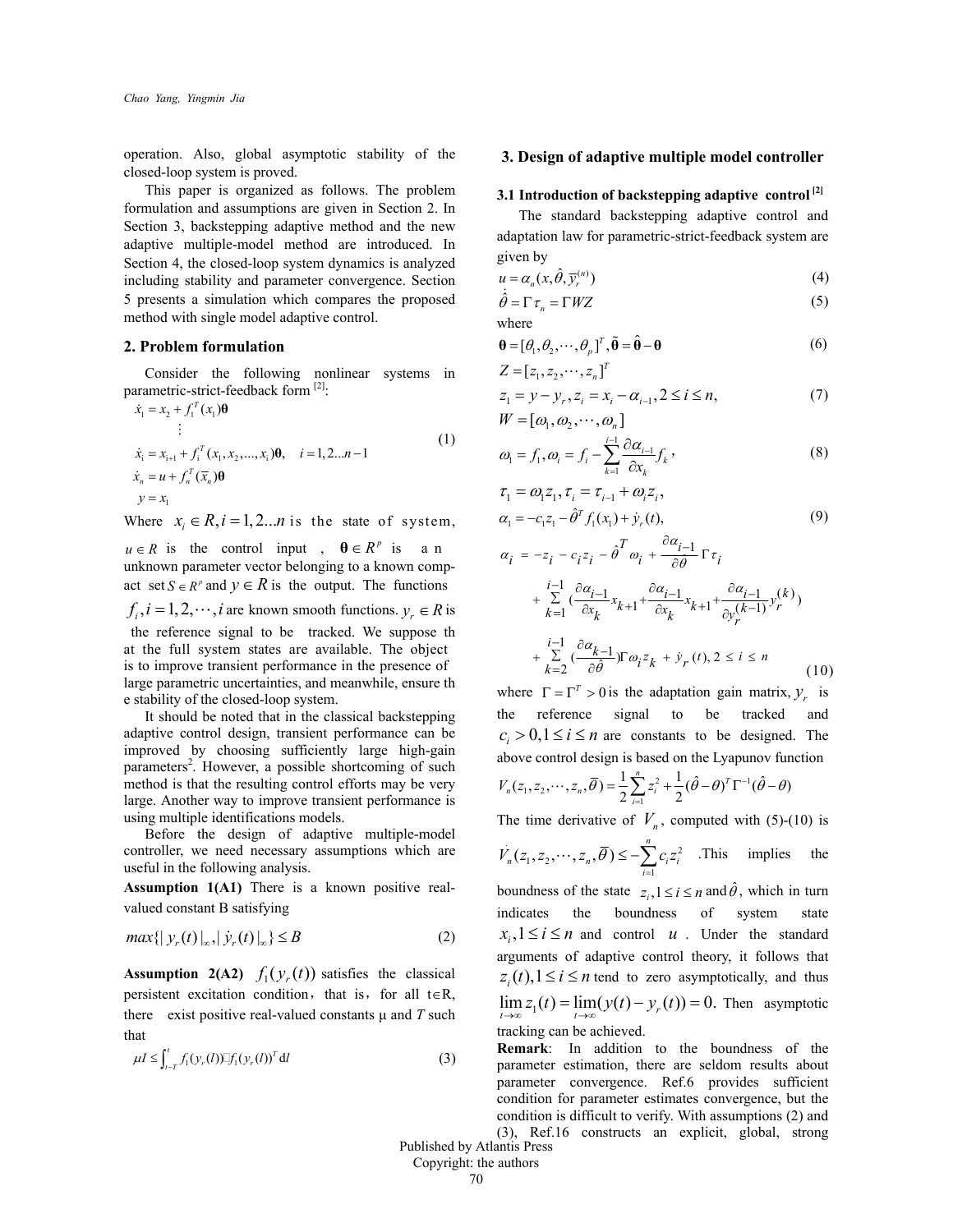Lyapunov function, and proves parameter estimation convergence. See Ref.16 for more details.

#### **3.2 Design of adaptive multiple-model controller**

We will run in parallel  $(p+2)$  models. N  $(N=p+1)$ models are in the same structure but different initial parameter values  $\theta_i(0)$ ,  $j = 1, 2..., N$ . The initial values of  $\theta_i(0)$ ,  $j = 1, 2...$ , *N* are known and the region of uncertainty S of the plant parameter vector **θ** lies in their convex hull K (i.e.  $S \subset K$ ). The other one model called

' virtual model ' is designed with adaptive and resetting mechanism. The N models will run parallel and parameter estimates are evaluated online by a criterion function *J(t)*.Define

$$
J_j(t) = \alpha e_j^2(t) + \beta \int_0^t e^{t-\tau} e_j^2(\tau) d\tau
$$
 (11)

as the criterion function for the *j-th* adaptive model, where  $\alpha > 0$ ,  $\beta > 0$  are constants to be designed. J<sub>c</sub> is the criterion function for virtual model. At each resetting time  $t_r$ , if  $J_c > \gamma \cdot min\{J_1, \dots, J_N\}$ , where  $\gamma \in (0,1)$  is a constant to be designed, reset the estimate parameter vector  $\theta_e(t)$  of virtual model by

$$
\theta_{e}(t) = \sum_{i=1}^{N} \gamma_{i} \theta_{i} \tag{12}
$$

where

$$
\gamma_i = \frac{1}{J_i(t)} / \sum_{j=1}^{N} \frac{1}{J_j(t)}, i = 1, 2, \cdots, N
$$
 (13)

Otherwise, the estimate parameters remain unchanged and the process repeats. An obvious problem is that whether the resetting is finite or infinite. In the following section, we will prove that only a finite number of resetting can occur.

## **4. Stability analysis**

**Theorem** *Suppose assumptions (2),(3) hold, and the adaptive multiple-model controller (4) and adaption law (5) in the paper are applied to system (1). Then, for all initial conditions only a finite number of resetting can occur, all closed-loop states and*  $\theta_i$ ,  $j = 1, 2, \dots, n$  *are bounded, furthermore asymptotic tracking is achieved ,i.e.,*   $\lim_{t \to \infty} (y(t) - y_r(t)) = 0$  *as t* → ∞.

**Proof.** First, we will prove that the number of resetting is finite. After the above analysis, we have  $\overline{\theta_i}(t) \in L_{\infty}[0, \infty), j = 1, 2, \cdots, n$ for  $i = 1, 2, \dots, n, \forall \delta > 0, \exists t_i \in [0, \infty)$ , such that  $|\overline{\theta_i}(t)| < \delta, \forall t > t_i$ . Let  $t_{max} = max{t_1, t_2, \ldots, t_n}$ . For  $t > t_{max}$ ,  $|\overline{\theta_i}(t)| < \delta, i = 1, 2, \dots, N$  Based on the resetting  $\text{mechanism, } |\overline{\theta_{\epsilon}}(t)| = \left| \sum_{j=1}^{n} \gamma_{j} \overline{\theta_{j}}(t) \right| \leq \max\{ |\overline{\theta_{j}}(t)|, j=1,2,...,N \} < \delta.$  Then the resetting adaptive model will estimate parameters with zero error. So, in the worst situation, the amount of

resetting  $N_r = [\frac{t_{max}}{T}]$ , where *T* is the resetting interval, and [·] means the floor function. Thus finite number of resetting is proved. Further, after every resetting time  $t<sub>r</sub>$ , all adaptive models and the resetting model operate under respective control input and adaptation law, then all closed-loop state is bounded. Once  $t > t_{max}$ , the system will operate under the classical backstepping scheme, so we can further point out that  $\lim_{t \to \infty} (y(t) - y_r(t)) = 0$ . This completes the whole proof.

 $\Box$ 

## **5. Simulation result**

The nonlinear system in parametric-strict-feedback form is as follows:

$$
\dot{x}_1 = x_2 + \theta x_1
$$
  
\n
$$
\dot{x}_2 = u + \theta \cos(x_1 x_2)
$$
  
\n
$$
y = x_1
$$

where  $\theta \in [0.1, 5.5]$  is an unknown parameter. The output  $y = x_1$  is to asymptotically track the reference signal  $y_r = \sin t$ .

In simulation, the controller and adaptation law is developed as (4), (5). For all constant  $B > 1$ , (2) holds.

For any  $\mu_0 \in (0, \pi)$ ,  $\int_{t_2 \pi}^{t} y_r^2(l) dl \ge \mu_0$  follows for all  $t \in R$ , then let  $\mu = \mu_0$ ,  $T = 2\pi$ , and (3) holds. The unknown parameter is  $\theta = 1$ ,  $c_1 = 1.2, c_2 = 1$ , the adaptive gain  $\gamma = 1$ , initial state  $x_1(0) = x_2(0) = 0$ , and the initial estimates of parameter for classical adaptive control and adaptive multiple-mode control are  $\theta_1(0) = 2.8, \theta_2(0) = 0.1, \theta_3(0) = 5.5, \theta(0) = 2.8$ 

As seen from Figure 1, the state  $x_1$  of the system is bounded, and asymptotic tracking is achieved. Adaptive multiple-model control (d) performs better than single model (a-c) especially when initial parameter estimation error is large (b and c). In Figure 2, all parameter estimations of  $\theta$  asymptotically converge to its true value while the estimation in adaptive multiple-model control (d) is the fastest. Figure 3 illustrates the control input  $u$  is bounded in the two different control schemes. Thus the scheme proposed in this paper is feasible and effective.



Fig.1. Output and reference signal: (a), (b), (c) single model with  $\theta(0) = 0.1, 5.5, 2.8$  respectively, and (d) retting model with  $\theta(0) = 2.8$